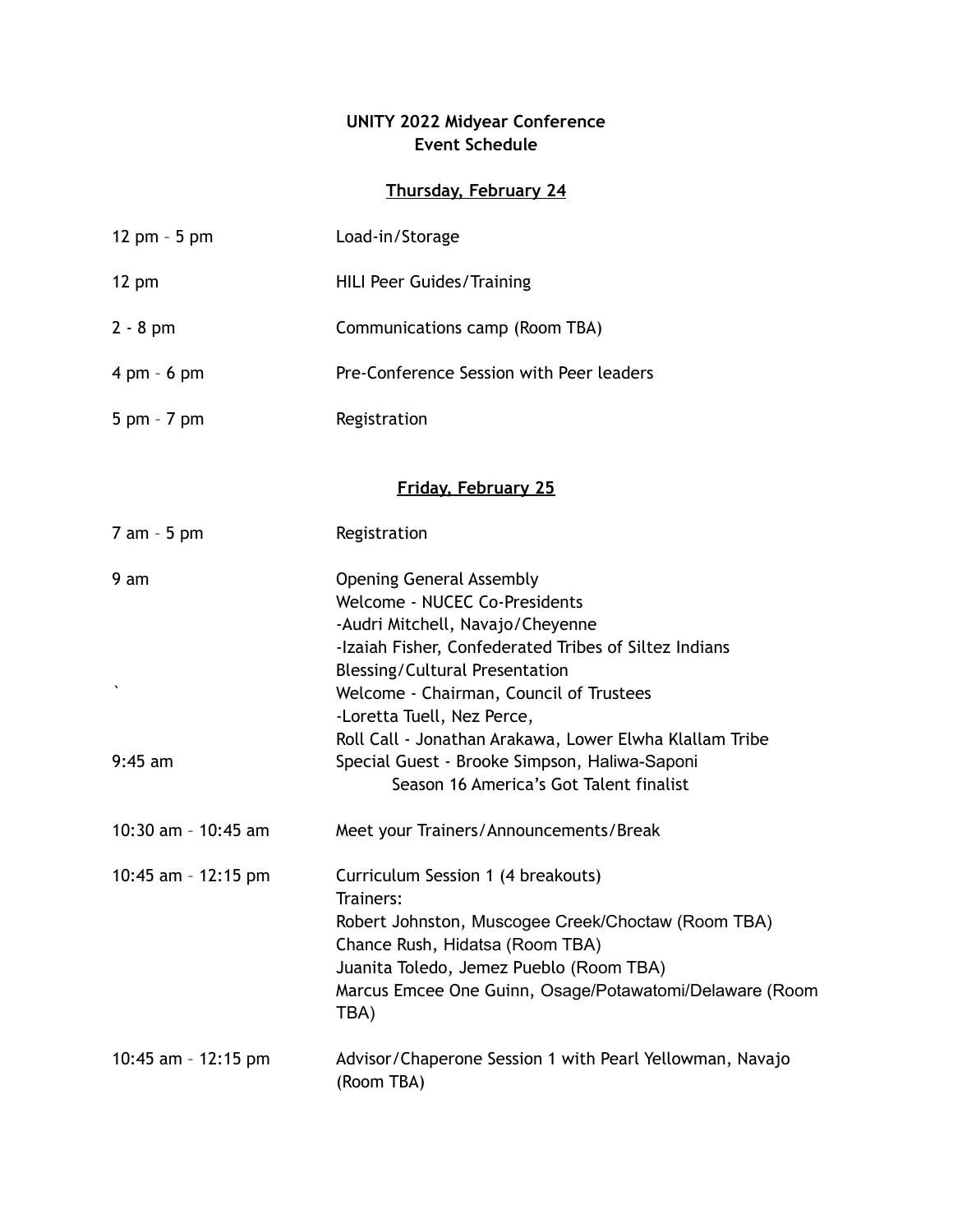| 12:15 pm - 1:45 pm                  | Lunch (on your own)                                                     |
|-------------------------------------|-------------------------------------------------------------------------|
| 1:45 pm $-3:00$ pm                  | Curriculum Session 2 (4 breakouts)                                      |
| 1:45 pm $-$ 3:00 pm                 | Advisor/Chaperone Session 2                                             |
| $3:00 - 4:00$ pm                    | Break                                                                   |
| $3:00$ pm $-5:00$ pm                | NUC EC Business Meeting - Session 1                                     |
| 4:00 pm $-6:30$ pm                  | Fun in the Sun - Waterpark and Mini Golf Time!<br>Reception by the Pool |
| $7:00 \text{ pm} - 9:00 \text{ pm}$ | General Assembly                                                        |

- 
- Special Guests Lil Mike & Funny Bone ● Mr. & Mrs. UNITY Mock Pageant

## **Saturday, February 26**

| $8:30$ am             | <b>Morning General Assembly</b><br>Emcees:                                                                                                      |
|-----------------------|-------------------------------------------------------------------------------------------------------------------------------------------------|
| $9:00 \text{ am}$     | <b>Blessing/Cultural Presentation</b><br>Special Guest - D'Pharaoh Woon-A-Tai, Oji-Cree Anishinaabe<br>Actor, "Bear Smallhill" Reservation Dogs |
| $9:45$ am - 10:00 am  | Announcements/Break                                                                                                                             |
| 10:00 am - $10:25$ am | Speed Workshops 1                                                                                                                               |
| 10:30 am - 10:55 am   | Speed Workshops 2                                                                                                                               |
| 11:00 am - 11:25 am   | Speed Workshops 3                                                                                                                               |
| 11:30 am - 11:55 am   | Speed Workshops 4                                                                                                                               |
| 11:00 am - $12:00$ pm | NUC EC Business Meeting - Session 2                                                                                                             |
| 12:00 pm $-$ 1:30 pm  | Luncheon & Program<br>Special Presentation: Earth Ambassadors & HILI Peer Guides                                                                |
| 1:30 pm $-$ 1:45 pm   | <b>Break</b>                                                                                                                                    |